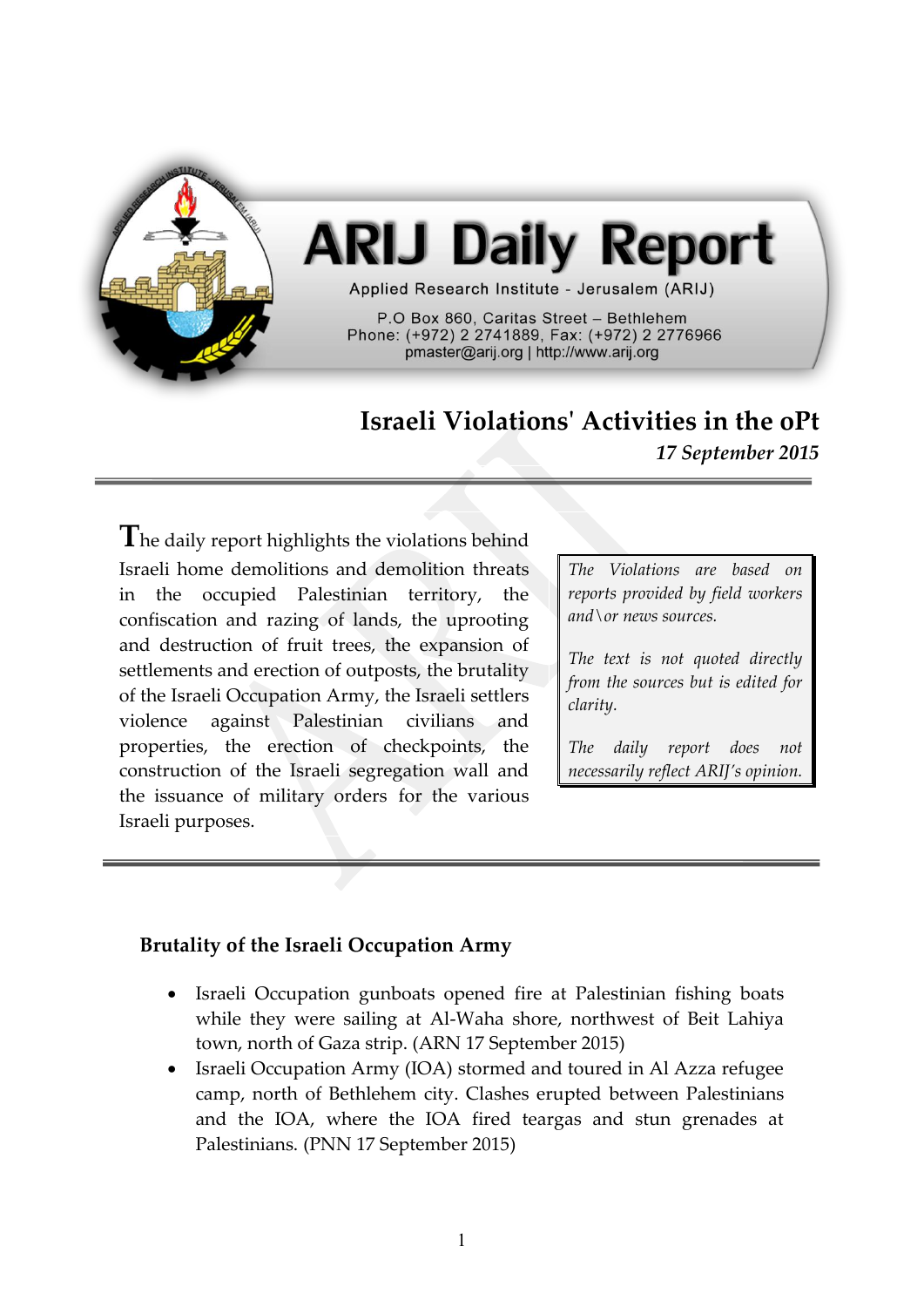- Israeli Occupation Army (IOA) chased Palestinian students while they were in their way to the school in Ras Al Amoud neighborhood in Silwan town in Jerusalem city, and fired stun grenades at them, assaulted and detained a number of students. (SilwanIC 17 September 2015)
- At the midnight, the Israeli Occupation Army (IOA) stormed and searched "Al Makassed" Hospital in At-Tur town in Jerusalem city. The IOA surrounded the hospital, stopped and searched the Palestinian vehicles. (SilwanIC 17 September 2015)
- Clashes erupted between Palestinians and the Israeli Occupation Army (IOA) in Al Issawiya town in Jerusalem city. The IOA fired live bullets, teargas and stun grenades at Palestinians, causing dozens of suffocation cases and the injury of a Palestinian. (SilwanIC 17 September 2015)
- Clashes erupted between Palestinians and the Israeli Occupation Army (IOA) in Shufat refugee camp, north of Jerusalem city. (SilwanIC 17 September 2015)
- Israeli Occupation Army (IOA) invaded and searched dozens of Palestinian areas in Husan village, southwest of Bethlehem city. The IOA station at the main road link between Husan and Wadi Fukin villages, stopped and searched Palestinian vehicles and checked ID cards. (Al-Quds 17 September 2015)

## **Israeli Arrests**

- Israeli Occupation Army (IOA) arrested a Palestinian while he was near the border fence, east of Beit Hanun town, north of Gaza strip. (Raya 17 September 2015)
- Israeli Occupation Army (IOA) arrested 6 Palestinians from several areas and neighborhoods in the old city of Jerusalem. Five of the arrestees were identified as: Nabil Sider (13 years), Mutaz and Ahmed Sa'ida, Mohammad Ismail Ahmed Hosha (11 years) and Mohammad Adel Abed Al Hadi Switi (11 years). (SilwanIC RB2000 17 September 2015)
- Israeli Occupation Army (IOA) arrested three Palestinians after storming and searching their houses in Sur Baher town, south of Jerusalem city. The arrestees were identified as: Muhie Ad-Diyn Bkirat, Nasser Jaber Amira and Mutaz Mahmoud Dabash. (RB2000 17 September 2015)
- Israeli Occupation Army (IOA) arrested Majd Darwish from Al Issawiya town in Jerusalem city. (RB2000 17 September 2015)
- Israeli Occupation Army (IOA) arrested three Palestinians and summoned Musa Fataftha to interview the Israeli Intelligence Police,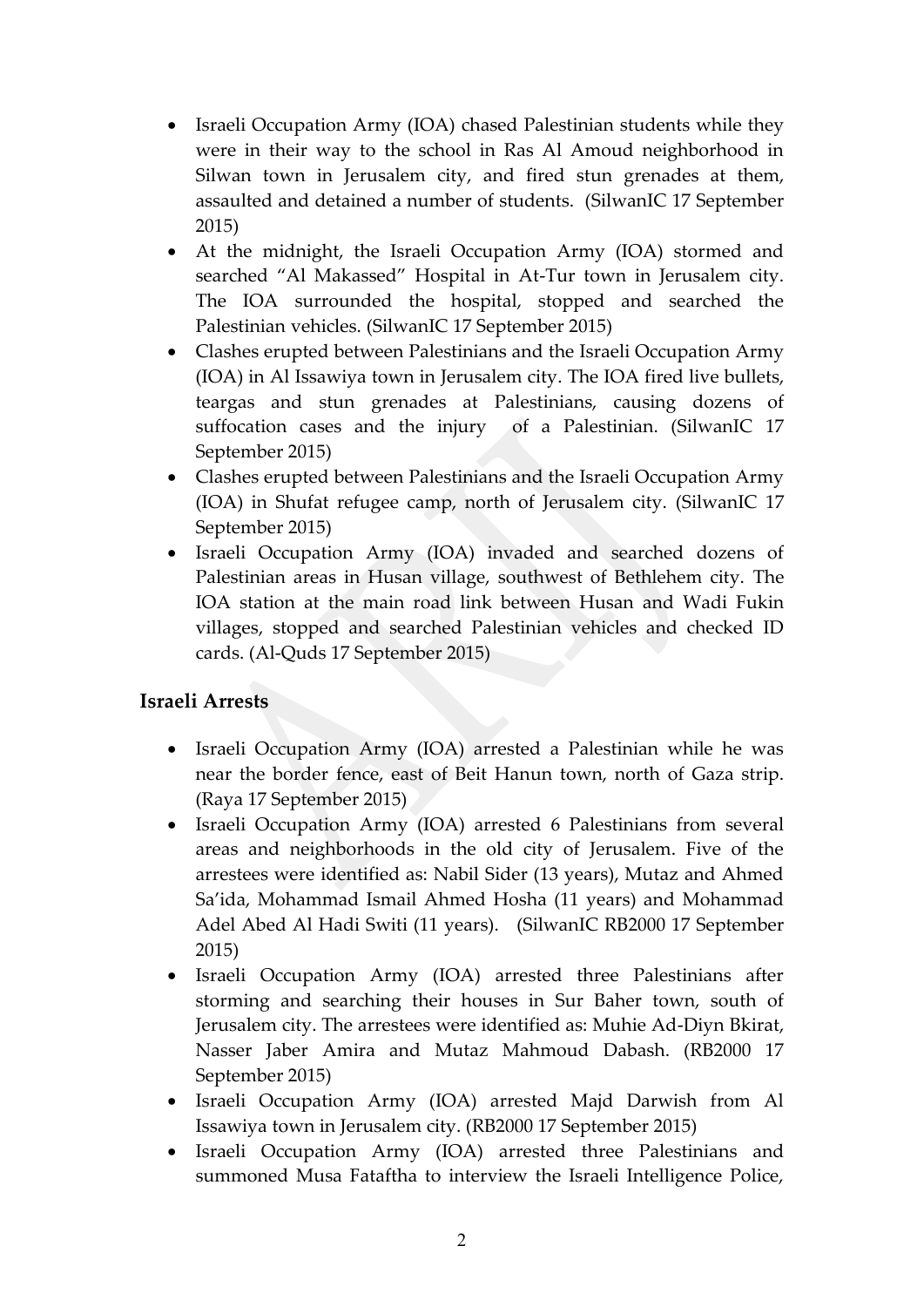from Beir Ayoub neighborhood in Silwan town in Jerusalem city. The arrestees were identified as: Amer Siya (12 years), Sultan Shwiki (12 years) and Raid Mansour. (SilwanIC & Wattan 17 September 2015)

- Israeli Occupation Army (IOA) arrested three Palestinians from At-Tur town in Jerusalem city. The arrestees were identified as: Mohammad Suliman Al Hadra, Mahmoud Nour Abu Al Hawa and Yazan Al Bana (12 years). (SilwanIC 17 September 2015)
- Israeli Occupation Army (IOA) arrested four Palestinian and summoned Hider Abu Mariya to interview the Israeli Intelligence Police after storming their houses in Beit Ummer town, north of Hebron city. The arrestees were identified as: Mohammad Falah Hamdi Abu Mariya (25 years) and his brother Yahya (20 years), Raid Omar Jubrail As-Salibi (19 years), Muhannad Mohammad Abed Al Hamid Abu Mariya (115 years). (Wafa & Maannews 17 September 2015)
- Israeli Occupation Army (IOA) arrested Elias Hazem Al Ja'bari (26 years) from Hebron city. (Wafa 17 September 2015)
- Israeli Occupation Army (IOA) arrested Wakeed Hamdan Tarairah (31 years) after raiding his house in Bani Na'im town, east of Hebron city. (Wafa 17 September 2015)
- Israeli Occupation Army (IOA) arrested Mu'men Nedal Al Ka'bi (16 years) from Balata refugee camp, east of Nablus city after stopping him at Za'tara military checkpoint, south of Nablus city. (Maannews 17 September 2015)
- Israeli Occupation Army (IOA) arrested Qassam Faqha after storming his house in Kafr Al Labad village, east of Tulkarm city. (Al-Quds 17 September 2015)
- Israeli Occupation Army (IOA) arrested Mahmoud Abu Hamza after raiding and searching his house in Tulkarm city. (Al-Quds 17 September 2015)

## **Israeli Settler Violence**

- Israeli settlers escorted by the Israeli Occupation Army (IOA) stormed Al Aqsa mosque in Jerusalem city and toured in its courtyard and performed Talmudic rituals. (Al-Quds 17 September 2015)
- Israeli settlers living in Shave Shomron settlement opened fire at a Palestinian vehicle, near the settlement, forced it to stop and assaulted the driver; identified as: Said Anabtawi (20 years) from Anabta village in Tulkarm governorate. (Al-Quds 17 September 2015)

#### **Israeli Military Orders**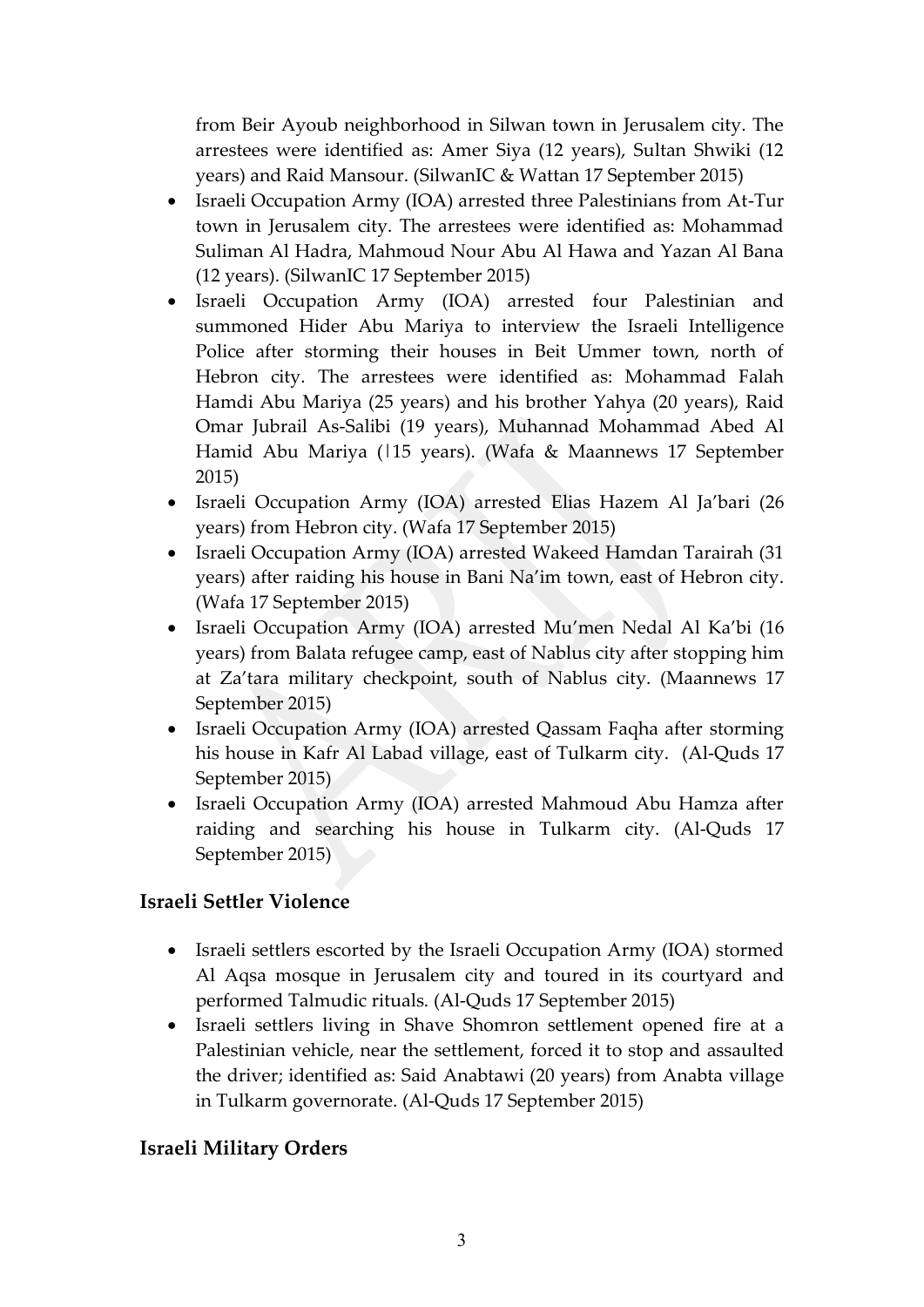- Israeli Occupation Army (IOA) issued a military order to stop the construction in 2 agricultural structures (each one area reach to 100 square meters) in Frush Beit Dajan village, east of Nablus city. The targeted structure is owned by Nasser Abu Jesh. (Safa & Al-Quds 17 September 2015)
- Israeli Occupation Army (IOA) handed out military orders to demolish three houses (one of them consist of two floors) and a residential tent in Khirbet Khallit Al Maya area, east of Yatta town, south of Hebron city. The targeted houses are owned by: Mohammad Azzat Makhamrah Al Adra, Ismail An-Najar and Raid Mohammad Amour. (Maannews 17 September 2015)
- Israeli Occupation Authorities issued military orders to evacuate 26 dunums of Palestinian land and to uproot 96 trees in Beir Abu Ammar area, north of Qarawat Bani Hassan village, northwest of Salfit city. The targeted land owned by: Omar Rashid Rayan and Saber Mustafah Mar'i. Noted the Israeli Authorities claimed that the targeted land located within an area classified as "Nature Reserve". (Maannews 17 September 2015)

#### **Expansion of settlements**

 **Israel approves new homes in Jerusalem settlement amid violence.**  [Israel](http://search.news.cn/language/search.jspa?id=en&t1=0&t=1&ss=&btn=0&ct=Yemen&n1=Israel&np=content) has given a final approval for the construction of 153 housing units in a Jewish settlement neighborhood in Jerusalem, officials said on Wednesday. The approval was made as tension is running high in Jerusalem, amid four-day clashes between Israeli police and Palestinians over the Jews' rights to visit the flashpoint al-Aqsa mosque compound. Sapir Peles, a spokeswoman with the Jerusalem Municipality, told Xinhua that the housing units are planned to be constructed as part of a new country club in the settlement neighborhood of Ramot, northeast of Jerusalem. She added that the city's Local Committee for Planning and Building has decided to issue the permits after a preliminary plan was approved in 2009. The committee also revised building permits for additional housing units in Ramot, which were originally approved last year, allowing the contractor to add porches to 243 units. Hagit Ofran, a researcher with the Israeli settlement watchdog Peace Now, told Xinhua that the permits means the construction could begin within a few days. "Expanding settlements is fanning the flames at a volatile time in the Temple Mount," she said, referring to the Israeli term for Haram al-Sharif, were the al-Aqsa mosque is located. Dozens of Palestinians and Israeli officers were injured over the past week, as police raided the Temple Mount/Haram al-Sharif compound in order to allow Jewish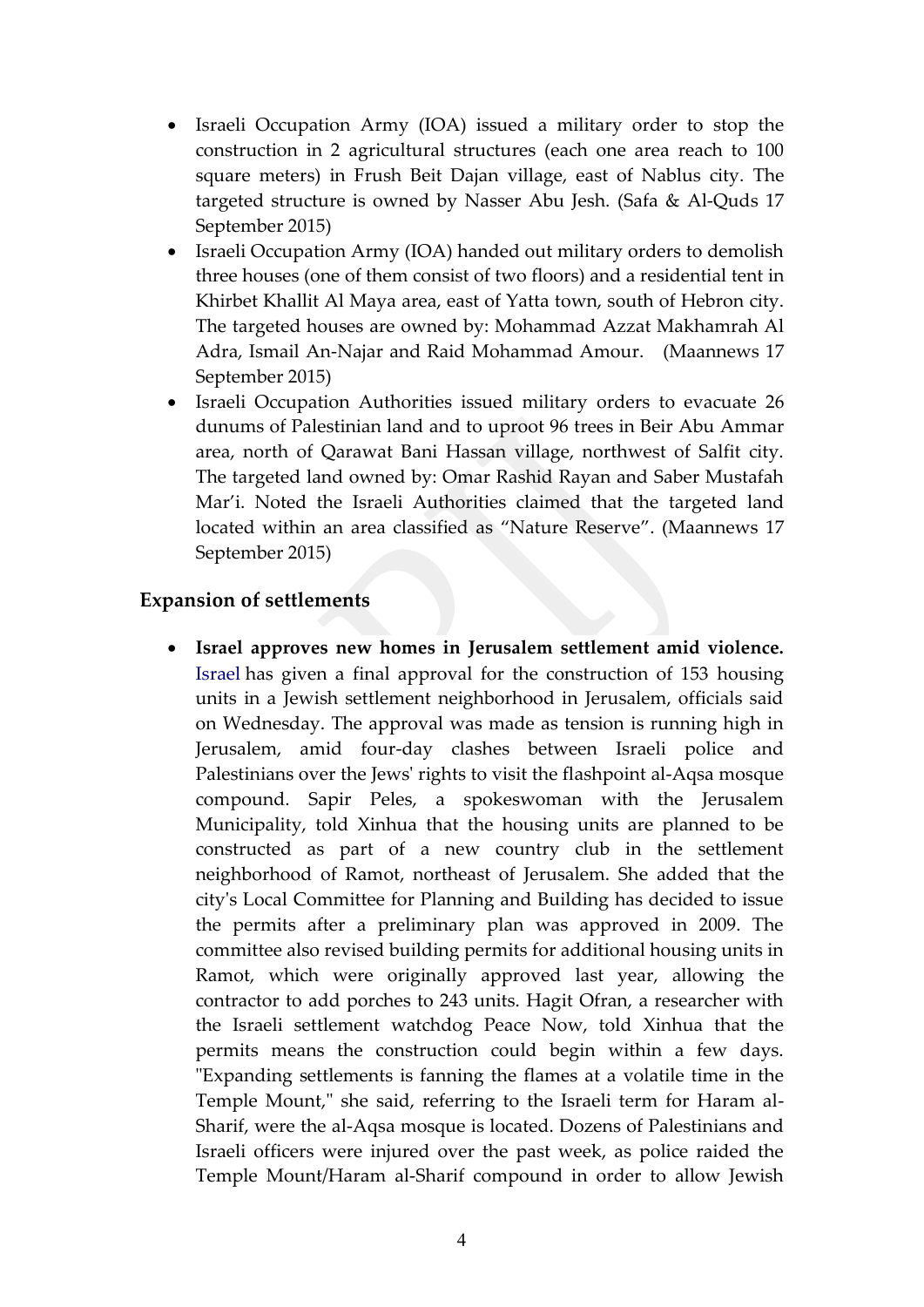visitors to the holy site. Jews revered the place as the site of their biblical temple. Palestinians consider such visits as a provocation. Israel occupied the West Bank, including East Jerusalem, during the 1967 Mideast War and has been controlling it ever since. The Jewish settlements are constructed on lands considered by the Palestinians as their future state. International law deems the settlement as illegal. [\(Sama News](http://news.xinhuanet.com/english/2015-09/17/c_134631018.htm) 17 September 2015)

#### **Other**

• Netanyahu Asks Attorney General to Authorize Sniper Fire Against Stone-throwers. At emergency meeting on tensions in Jerusalem, it emerged that there is a difference in open-fire regulations for police and Israel's army. AG asked to okay police following same guidelines as military. There is a significant difference in the open fire regulations followed by Israel Police and by the Israeli army. This is what emerged in Prime Minister Benjamin Netanyahu emergency meeting with senior members of Israel's defense establishment on Tuesday about the increasing tensions and violence in Jerusalem. While the Israel Defense Forces permits troops in the West Bank to operate snipers and use small caliber 0.22 inch Ruger rifles fitted with a sniper scope, the police is not allowed to do this. When it comes to the IDF, sniper and Ruger fire are allowed when firebombs or large stones are being thrown and commanders in the field are certain that lives are in danger. Shots are mostly fired at perpetrators' legs. In Jerusalem police units, meanwhile, such measures are not allowed. Open fire regulations only permit using crowd dispersal measures, such as firing rubber bullets and throwing tear gas grenades. Ahead of an additional meeting on the security situation set for Monday, Israel's Attorney General Yehuda Weinstein has been asked to give an opinion on whether to allow the police to follow the same open fire regulations as the army does in the West Bank. Ruger rifles were used in the West Bank during the Second Intifada. They were prohibited for a few years after a number of Palestinian youths were killed by Ruger fire. Today, their use is once again permitted. Attendees at Netanyahu's emergency meeting Tuesday said that allowing police to follow these guidelines would only require an internal police adjustment, and not a change in legislation. If, that is, Weinstein okays it. The IDF says that the permissive West Bank regulations are necessary because of a great number of incidents where Israeli lives are in danger because of firebombs and thrown stones. So far, Netanyahu, Defense Minister Moshe Ya'alon and Public Security Minister Gilad Erdan support police following the same guidelines as part of their fight against